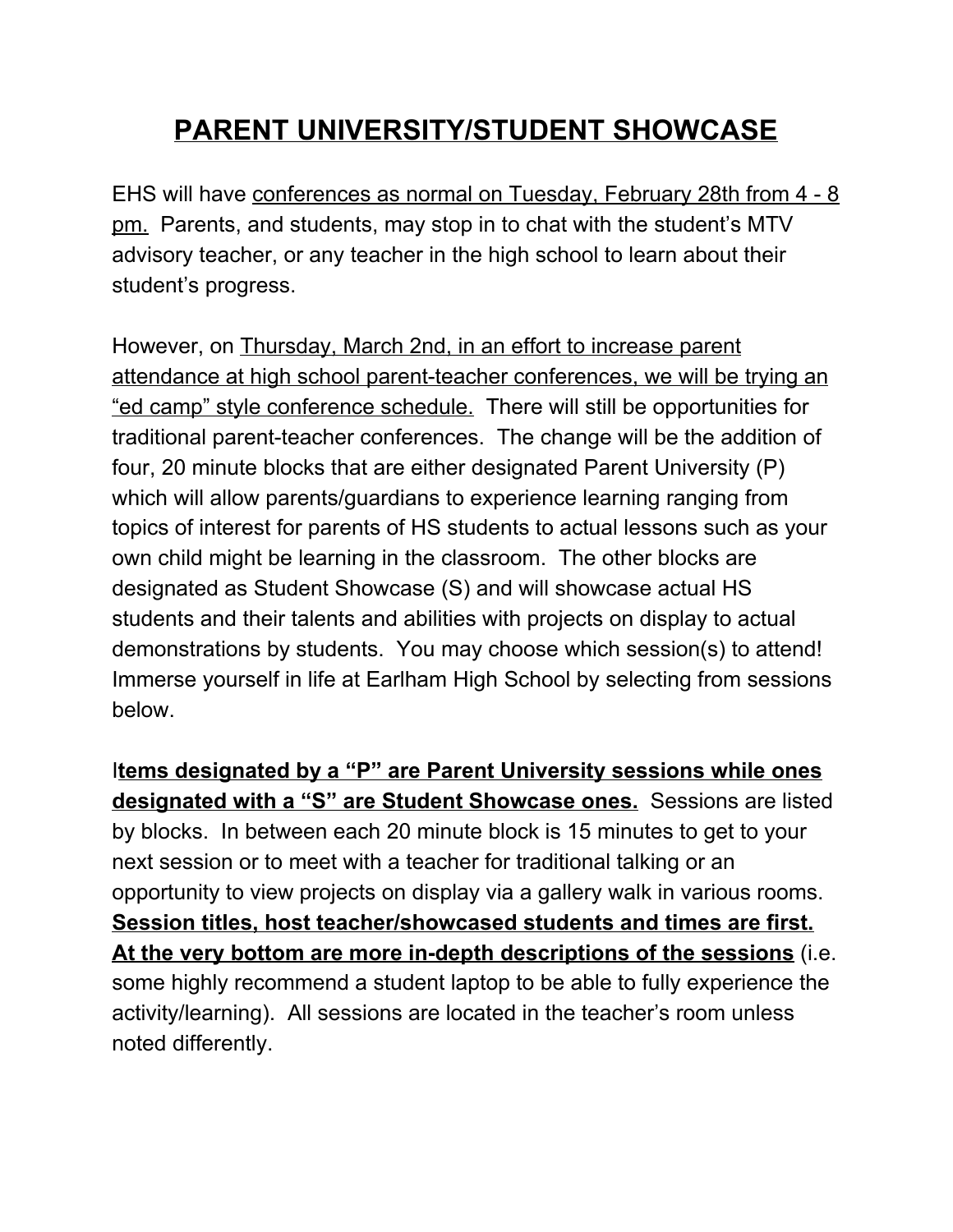## **March 2nd Schedule**

Traditional Parent-Teacher Conferences: 4 - 5 pm Block I: 5:10 - 5:30 pm Block II: 5:45 - 6:05 pm Block III: 6:20 - 6:40 pm Block IV: 6:55 - 7:15 pm Traditional Parent-Teacher Conferences: 7:15 - 8 pm

\*\*Note: There are 15 minutes between each Block for traditional conferences, a trip to the book fair located in the library, gallery walks to examine student projects or a mini art show and refreshments (this last part is located in our cafeteria and will be open at all times).

#### **BLOCK I: 5:10 - 5:30 PM**

- Khan Academy (P): Mrs. Connon (student laptop needed)
- Kitchen Science! (P): Mrs. Mendoza
- Welding...Let's make sparks fly! (P): Mr. Irving (actually in Shop area rather than classroom)
- Transition Information for IEP students (P): Mr. Sneller
- PowerSchool...I need help! (P): Mrs. Gulley (student laptop needed)
- Glass and Mirror Etching (S): Mr. von Rentzell (some P too)
- Saxophone Quartet (S): Mr. Sletten (located in auditorium)
- Musical Theatre (Danielle G., Eva F., Jenna B., Joshua W. perform their individual selections) (S): Mrs. Maiers
- POP and a walk (S): Mr. Severson
- Open House in Life Sciences with Jordan (S): Mr. Braet
- Social Media: The Good, the Bad & the Ugly (P): Mrs. Knight (in Mrs. Bown's online study hall room)

#### **BLOCK II: 5:45 - 6:05 PM**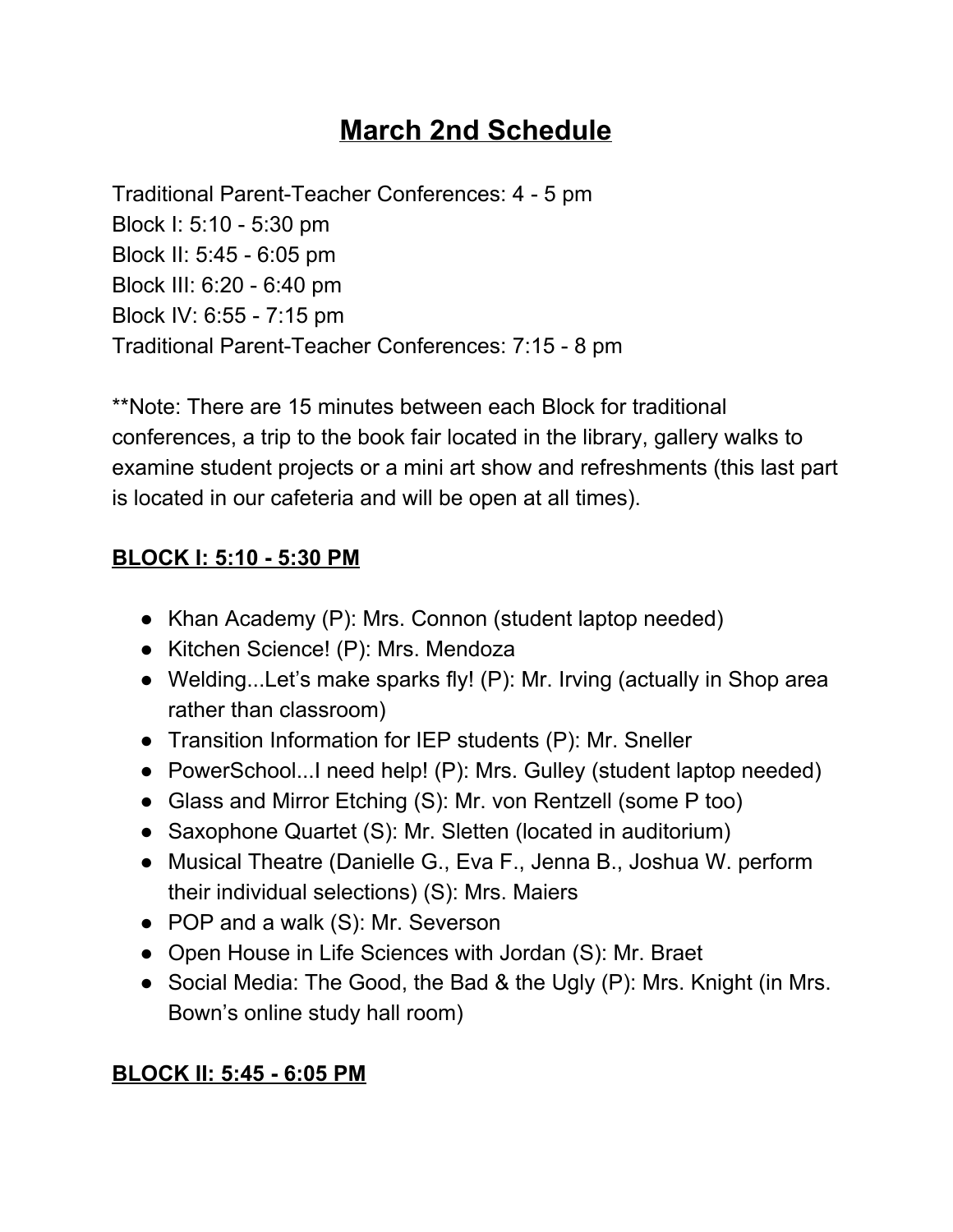- GeoGebra (P): Mrs. Connon (student laptop needed)
- Kitchen Science! (P): Mrs. Mendoza
- How Does the Flipped Classroom Work/Look? (P): Mr. Gilson
- ¿Hablas español?/Spanish (P): Ms. Michel
- English 3 & Real World Writing Open House (S): Mrs. Gulley
- Recycling Aluminum Can Art (S): Mr. von Rentzell (some P too)
- Speech I with Joshua & Olivia (S): Mr. Nesbitt (located in auditorium)
- Musical Theatre (Women's group performs Cell Block Tango, Grant and Stephen perform their individual selections)(S): Mrs. Maiers
- Chevy trucks and Julius Caesar (P): Mrs. Johnson
- Welding...Let's make sparks fly! (P): Mr. Irving (actually in Shop area rather than classroom)
- Social Media: The Good, the Bad & the Ugly (P): Mrs. Knight (located in Mr. Nesbitt's room)
- Killing Lincoln (P): Ms. James (student laptop helpful)
- Open House in Life Sciences with Jordan (S): Mr. Braet

#### **BLOCK III: 6:20 - 6:40 PM**

- Khan Academy (P): Mrs. Connon (student laptop needed)
- Kitchen Science! (P): Mrs. Mendoza
- What's in Your Credit Report? (P): Mr. Rogers
- ¿Hablas español?/Spanish (P): Ms. Michel
- How Does the Flipped Classroom Work/Look? (P): Mr. Gilson
- Pearl Harbor (P): Ms. James (student laptop helpful)
- Welcome Sign Craft with Kate (S): Mr. von Rentzell (some P too)
- Theatre Arts with Peyton, Grant & Stephen (S): Mr. Nesbitt (located in auditorium)
- Middle School Honor Choir (S): Mrs. Maiers
- Something's Cooking: MCCA and Culinary Arts with Collin, Clay & Nathaniel (S): Mrs. Hale
- Chevy trucks and Julius Caesar (P): Mrs. Johnson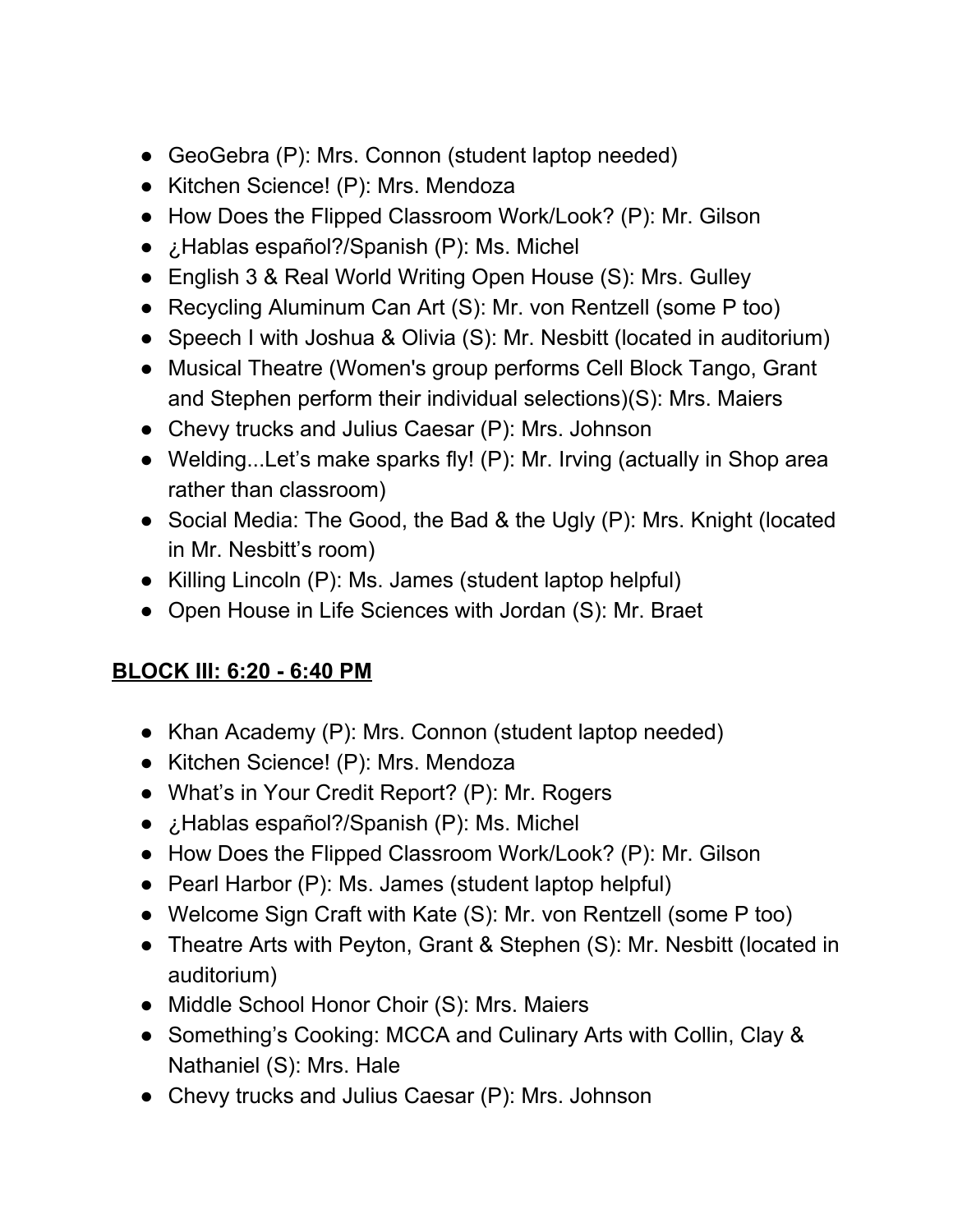- We have a Trainer? What do they do? (P): Mr. Caskey (big gym)
- Vermicomposting (yep, worms involved) (P): Mr. Braet
- Career Cruising (P): Ms. Selby (in Mrs. Bown's online study hall room)

#### **BLOCK IV: 6:55 - 7:15 PM**

- GeoGebra (P): Mrs. Connon (student laptop needed)
- What's in Your Credit Report? (P): Mr. Rogers
- Kitchen Science! (P): Mrs. Mendoza
- Lactose Intolerant? Let's find out! (P): Mr. Braet
- PowerSchool...I need help! (P): Mrs. Gulley (student laptop needed)
- T-shirt Art with Kari (S): Mr. von Rentzell
- Saxophone Duet (S): Mr. Sletten (in auditorium)
- HS Choir giving a brief overview and singing "Les Mis" -- a Variety Show teaser! (S): Mrs. Maiers
- Something's Cooking: MCCA and Culinary Arts with Collin, Clay & Nathaniel (S): Mrs. Hale
- We have a Trainer? What do they do? (P): Mr. Caskey (big gym)
- A future in the NCAA? What do I need to do now? (P): Ms. Selby (in Mrs. Bown's online study hall room)
- POP and a walk (S): Mr. Severson
- How to be a successful student (P): Mr. Sneller

### **SESSION DESCRIPTIONS**

#### **PARENT UNIVERSITY SESSIONS:**

● Khan Academy: This session explores online tutoring and practice for mathematics courses that is available at all times to students. A wealth of information is located here with many helpful tutorials and so much more. How to access and use it will be shown as well as highlights. Having your student's laptop (and/or your student with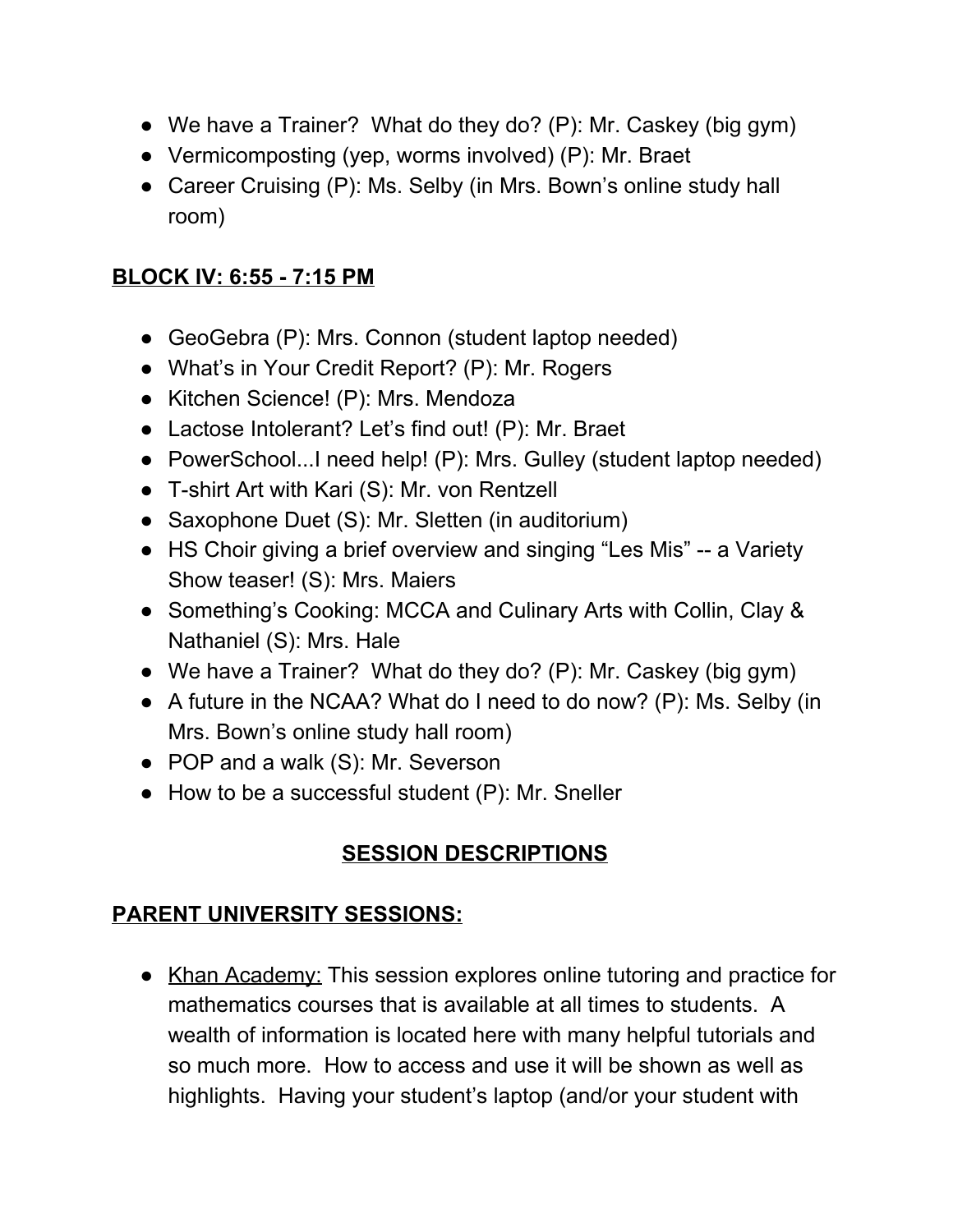you) would be extremely helpful. Mrs. Connon will lead this session twice.

- GeoGebra: This session uses technology to investigate geometry and algebra. How to access and use it will be shown as well as highlights. Having your student's laptop (and/or your student with you) would be extremely helpful. Mrs. Connon will lead this session twice.
- Kitchen Science!: Want to create fun and educational labs in your own kitchen? This is the session for you. Chemistry and Physics students will assist you as you experiment with easy labs you can do at home. Mrs. Mendoza will lead this session every block!
- Welding: Have you ever wanted to learn how to weld or just want to see sparks fly? IF you wear long pants, a long-sleeved shirt and close-toed shoes/boots….then this session is open for you. It will be held in the Shop area with an abbreviated safety lesson and time for some actual hands-on welding with a senior student or Mr. Irving by your side. We'll supply the face mask and apron and gloves!
- Killing Lincoln: This is an interactive technology exploration regarding the killing of Abraham Lincoln that the students actually do. Bring your student's laptop and experience history in the 21st century...no boring textbook here! Ms. James will lead this session.
- Pearl Harbor: Here's another super cool, not your 20th century history lesson but one that explodes (literally) into the 21st with an interactive technology exploration of the event that precipitated WWII for the United States. This session will be led by Ms. James. Your student's laptop is very helpful so you can actually do the lesson!
- What's in Your Credit Report?: This session will teach you how to read and analyze your own credit report to understand what goes into your credit score. You'll also examine how you can legally access your credit reports for free. Sessions will be taught by business teacher, Mr. Rogers
- Vermicomposting (yep, worms involved): This is composting as you have never seen it before. Check out how this style of composting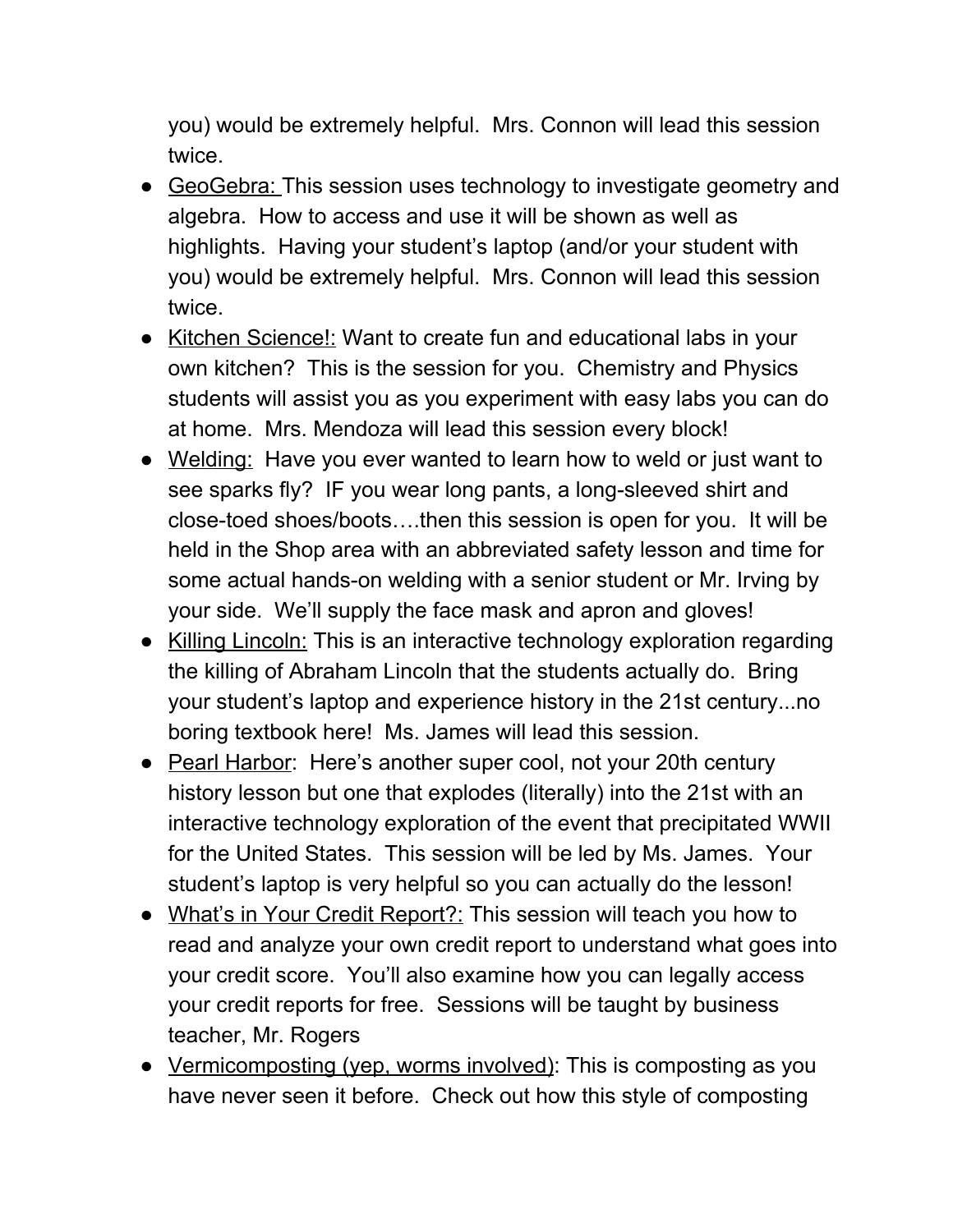differs from your backyard mulch pile while learning how composting is nature's version of recycling. Session led by Mr. Braet and hundreds of worms!

- Lactose Intolerant? Let's find out!: Uh oh you just ate that bowl of ice cream, now what are you going to do? Is there enough of an enzyme (lactase) in your body to digest your lactose-rich dessert? You will experience first-hand the chemical process of enzymes with this real-world experiment. This session is led by Mr. Braet.
- How does the Flipped Classroom work/look?: If your student is in algebra (it is a requirement to graduate so all students have taken, or will take this class), they are experiencing a "flipped classroom". Lectures and direct instruction at home with class time devoted for help solving math problems. How is it different from traditional classrooms and what should be expected learning this way? Mr. Gilson will lead these sessions.
- PowerSchool...I need help!: Did you miss one of the parent sessions offered in the Fall? Then you might want to attend this one hosted by Mrs. Gulley to learn how to access information regarding your student's assessments, the standards and benchmarks being used in classes and your student's progress toward mastery of them. It would be very helpful to have your student's laptop and password to the laptop (student profile) with you to navigate through the screens and really learn how to access important information about your student's learning.
- Chevy trucks and Julius Caesar: what do they have in common? The answer is rhetoric and the art of persuasion. Enjoy an introductory activity for the *Julius Caesar* unit as you refresh your memory on the appeals (ethos, pathos, logos) that persuade us. In this case, the Chevy commercial is our subject; this is a brief mini session led by Mrs. Johnson. Please arrive with an open brain!
- We have a Trainer? What do they do?: Did you know that beginning this school year we have an athletic trainer at every varsity athletic competition? Do you know what they do? Have you ever wondered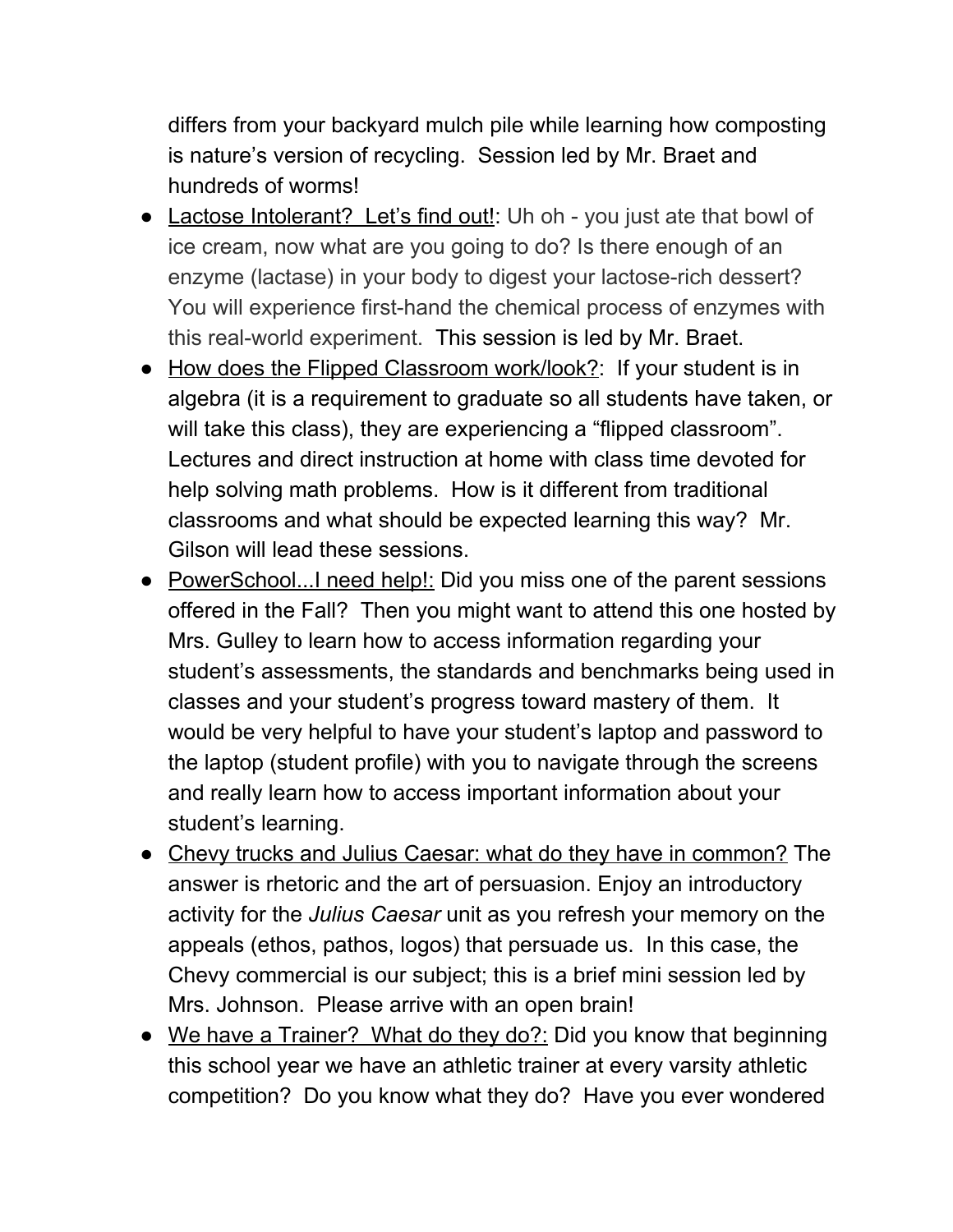what happens when a student-athlete gets injured on the court or field? If you have questions, then come to the competition gym and Mr. Caskey will provide answers regarding why we have a trainer and what they do for our students.

- A future in the NCAA? What do I need to do now?: Have you dreamed that your child would become a NCAA athlete after high school? Should you be doing anything now to prepare for the signing? Ms. Selby, our counselor will share all the details on what you need to do right now to prepare for a dream to come true. As Ms. Selby only has an office, she will be presenting in Ms. Bown's online study hall room near the science classrooms.
- How to be a successful student: Does your student struggle with time management? Perhaps they do not remember what is due when? Or maybe you have never seen them study? This session will be led by Mr. Sneller as he gives tips and tricks to help your student be more successful in high school and beyond!
- Career Cruising: As part of House File 2392, we have a new college and career online guidance tool that we will be rolling out with students this spring. Full of inventories to check interest and features to examine career options, this will be fun for both parents and students to explore! Ms. Selby, our counselor, will lead these brief overview sessions in Ms. Bown's online study hall room near the science classrooms.
- Social Media: The Good, the Bad & the Ugly: Some people love it while others hate it, but no matter what, social media is part of our lives. How does social media impact our kids? Basic skills for parents to learn how your kid may be using it wisely or recklessly. This will be a very brief overview of the good, the bad and the ugly (dare I say "nasty") of social media including when it becomes a "school issue". Session led by Mrs. Knight and will be held in Mr. Nesbitt's room or Mrs. Bown's room depending on block.
- Transition Information for IEP students: Another session by Mr. Sneller. As our high school special education instructor, he can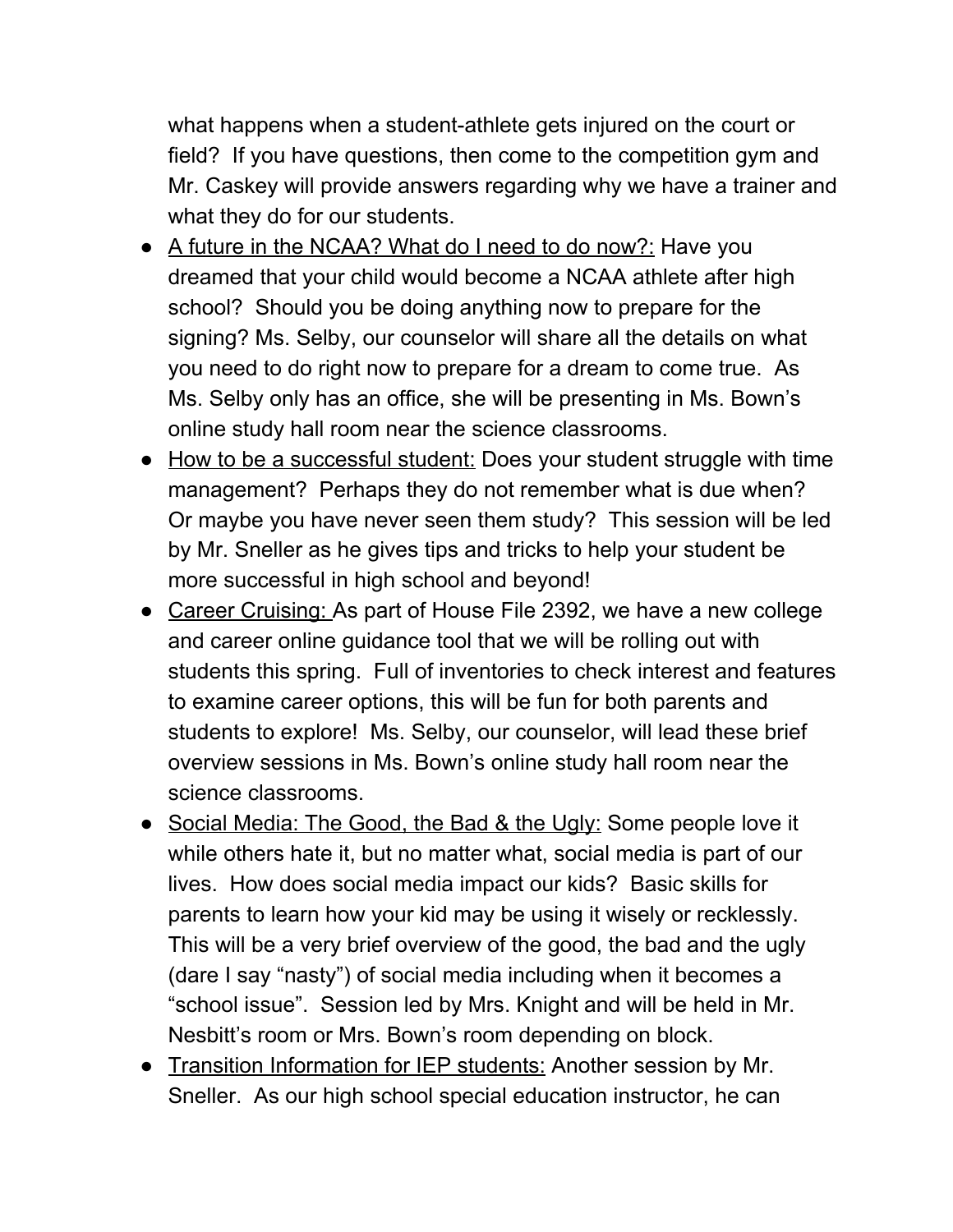speak directly to those parents that have questions about their student who has an IEP: Individualized Education Plan and how to make transitions to be successful at all points in their life.

• *i*. Hablas español?/Spanish: Have you ever wanted to be able to order your favorite dish in Spanish? Or, do you want to learn how to read a menu or understand "Dora"? Come and learn some phrases and basic Spanish the way the students learn it today through immersion rather than vocabulary memorization. Ms. Michel will host these sessions.

#### **STUDENT SHOWCASE SESSIONS:**

- ART Sessions will be led by Mr. von Rentzell with a student showcasing their talents with various art techniques. If time permits, parents will also get to try crafting on their own in these sessions. All sessions will be in the HS art room.
	- Glass and Mirror Etching with senior, Josh
	- Making T-shirts into Art with senior, Kari
	- Creating a Welcome Sign with senior, Kate
	- Recycling Aluminum Cans into art with Von
	- Throughout the evening, stop into the HS cafeteria for a mini art show showcasing all art students' work so far this year. While there enjoy a light refreshment.
- Open House with Life Sciences courses will be led by junior, Jordan with Mr. Braet assisting. Various projects from biology and other life sciences classes will be on display in Mr. Braet's room. Jordan will be on hand to help answer questions and explain projects to interested parents.
- Something's Cooking: MCCA and Culinary Arts: you may not even be aware of the fabulous courses available through our Madison County Career Academy (building trades/construction, CNA, EMT/paramedic, project lead the way/engineering and culinary arts) that allow students to earn both HS and DMACC college credit concurrently.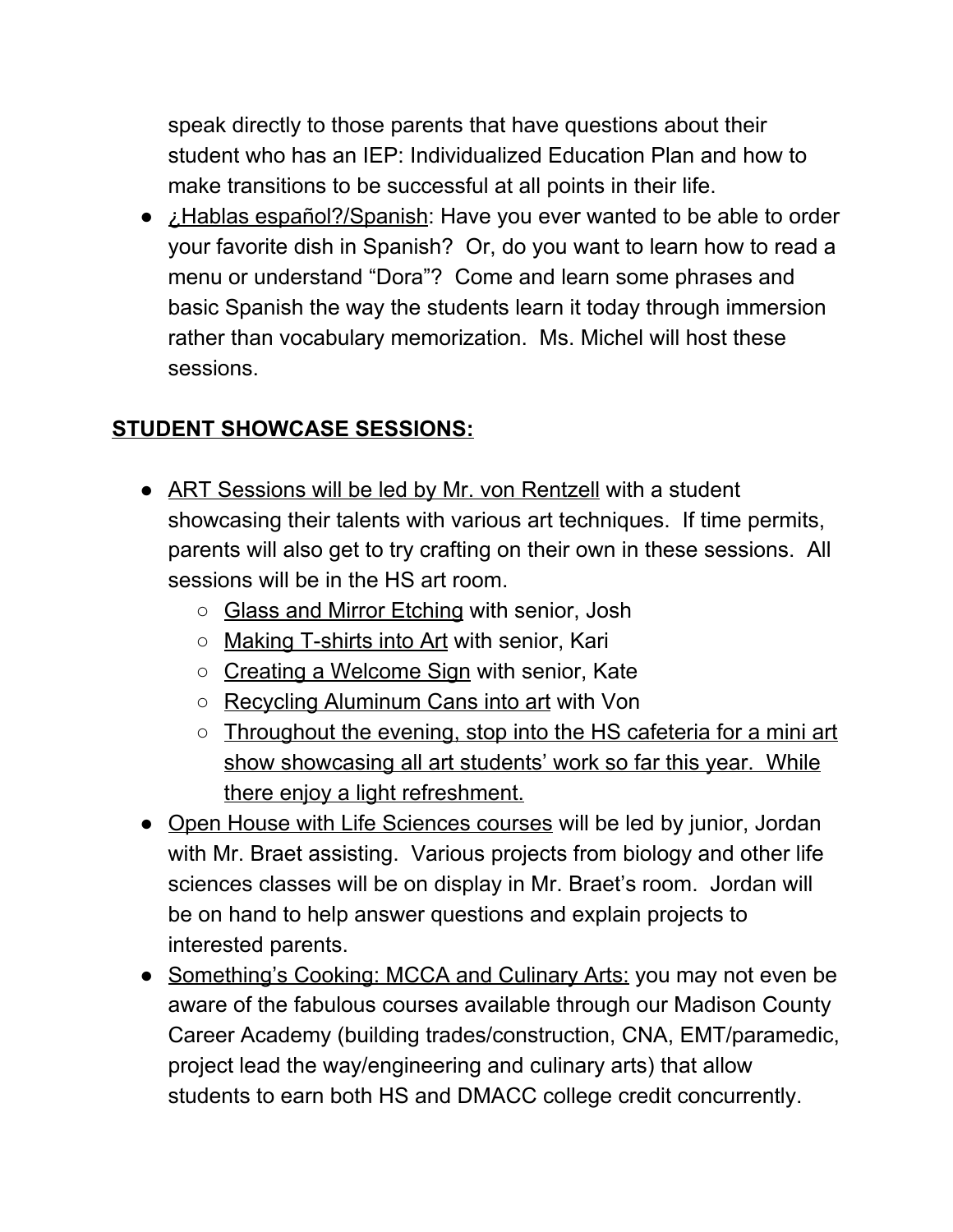Nathaniel, Clay and Collin are all in the culinary arts program and have been known to make homemade cream puffs for visitors in the past...I wonder what they might showcase tonight? Come to Mrs. Hale's room to find out and learn about MCCA.

- Saxophone Quartet and Saxophone Duet: These sessions will involve actual students playing some groovy numbers with their saxophones in the auditorium. Come and listen to seniors Austin, Grant and Stephen as well as middle schoolers Kirsten and Haley. Mr. Sletten will host these sessions and if you're really lucky, you might get a soapbox speech out of him too!
- Small Ensemble Singing: We have tons of talent here at Earlham and Mrs. Maiers will host several groups of students in her choir room each of the four blocks. Come and listen to beautiful voices, and if you ask nicely, you might get a sneak peek of the brand new choir robes, too!
	- Block I: Musical Theatre (Danielle G., Eva F., Jenna B., Joshua W. perform their individual selections)
	- Block II: Musical Theatre (Women's group performs Cell Block Tango, Grant and Stephen perform their individual selections)
	- Block III: MS Honor Choir
	- Block IV: HS Choir giving a brief overview and singing "Les Mis" -- a Variety Show teaser!
- Middle School Honor Choir: Want to hear some upcoming talent for the high school? The MS students selected for Honor Choir will sing songs from their concert on Tuesday night for you. Stop in to Mrs. Maiers' choir room.
- English 3 and Real World Writing Open House: a variety of projects from these two English courses will be available for you to view and ask questions about in Mrs. Gulley's room.
- Speech I with Joshua and Olivia: come to the auditorium for this session hosted by Mr. Nesbitt as students showcase learning in this required class that is all about the opportunity to "get to" take speech!